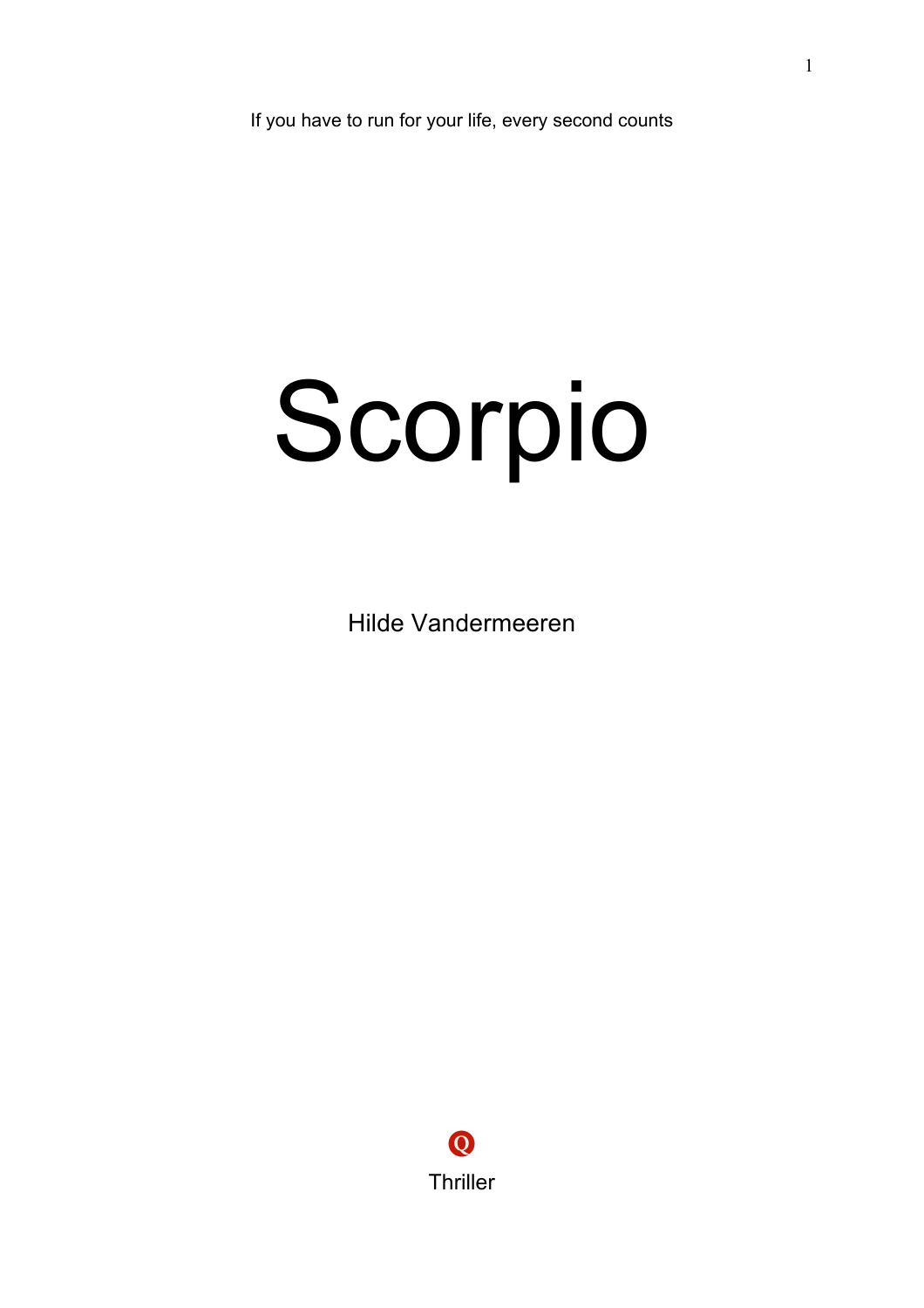## Prologue

A shrill piercing sound woke her, penetrating deep into her sleep. It was a warning. *Run.*

She wanted to sit up, but her body was too heavy. The same stupor kept her eyes shut and stopped her from screaming. She tried to swallow the sour taste in her mouth but failed. She had no idea where she was. The high-pitched rhythmic tone continued unabated, like an alarm. Other sounds slowly trickled through. Voices at a distance. A door closing.

And then the smell.

She tried to remember what the smell reminded her of. Medication. A child. The smell made her think of a child.

*Something terrible had happened to that child.*

She tried again to sit upright, but a sharp pain shot through her neck to the back of her head. This pain wasn't there before. She saw it as a sign that her body was slowly waking up. She would probably be able to open her eyes in a few minutes and as soon as she felt strong enough she would go.

That was what she had to do. The child needed her.

The lethargy that imprisoned her came in waves. Sleepiness began to take hold again and the voices disappeared to the back of her mind. Even the repetitive high-pitched tones became muffled and were finally reduced to the dripping of a leaking tap.

She struggled not to slip away.

Otherwise she'd be too late.

She repeated the thoughts that had wormed their way into her head.

*There was a child.*

*Something terrible had happened to that child.*

Another voice suddenly emerged from the darkness, little more than a whisper. *And you're to blame.*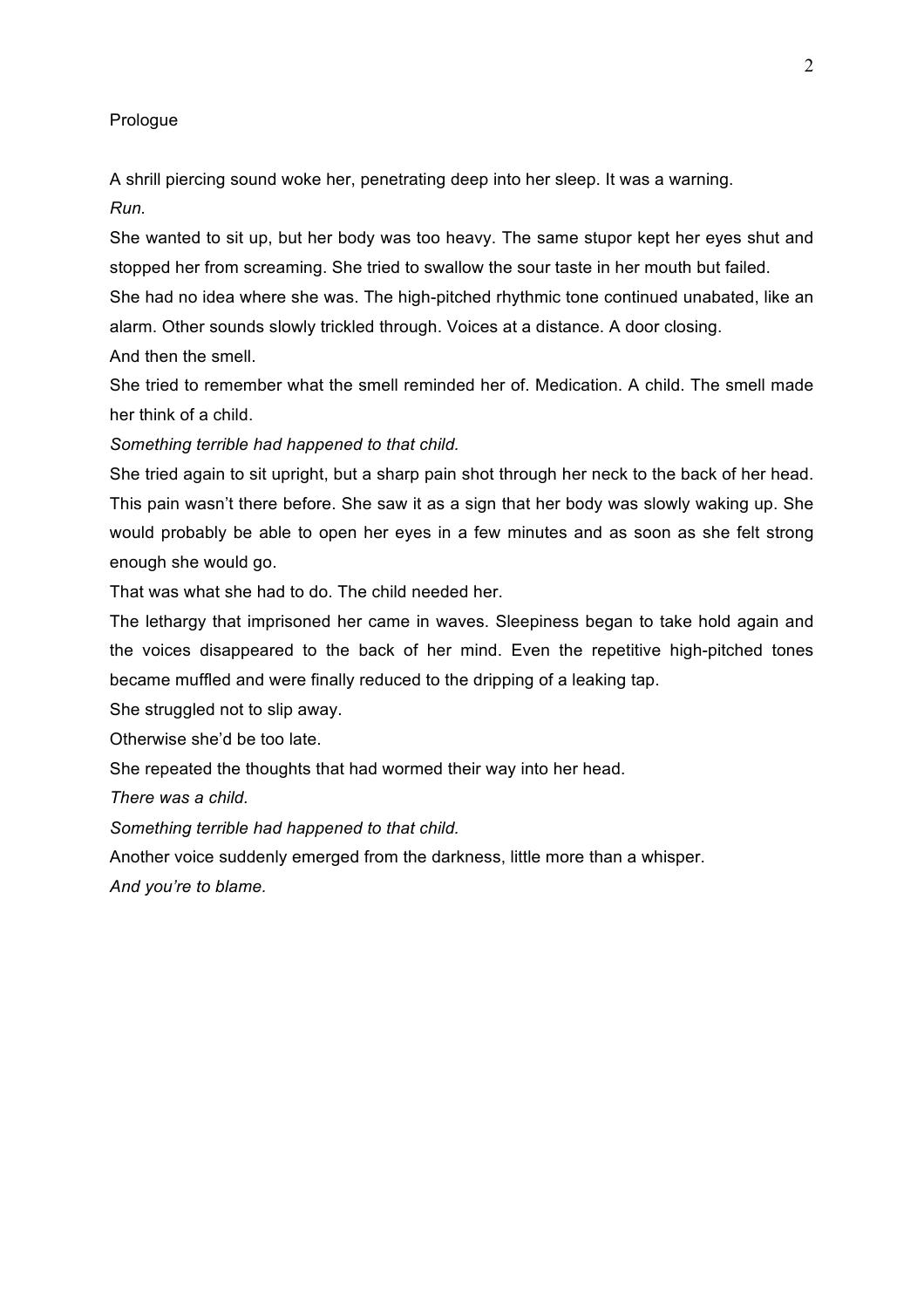*Four days earlier*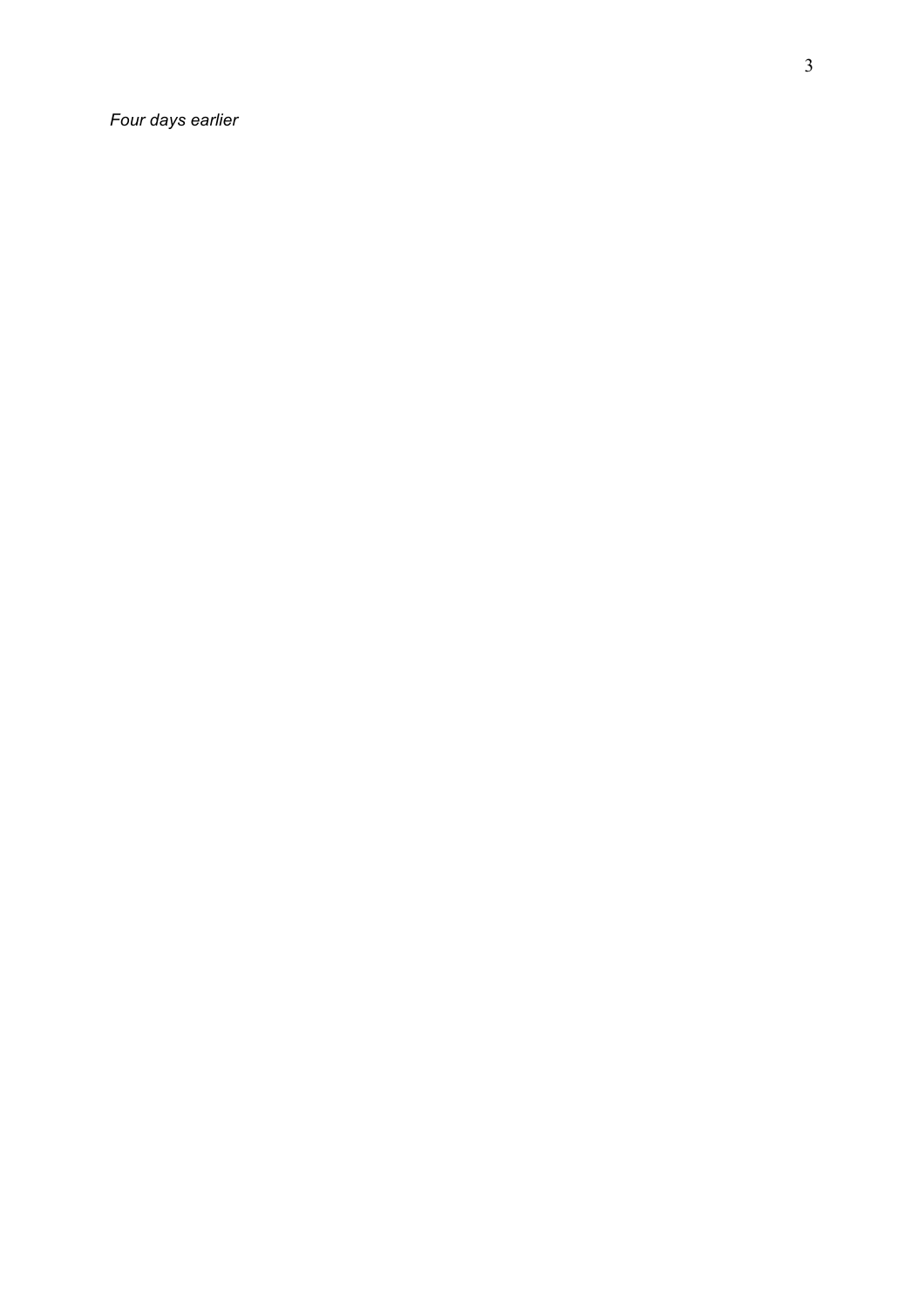She should have known that Bernd's pigheadedness would send them in the wrong direction. This was the first morning of a weekend in Altensteig, an idyllic old town in Baden-Württemberg not far from the Black Forest Nature Reserve, and Gaelle's mood had already reached rock bottom. She was following Bernd along a narrow path in the woods, swiping one mosquito after the other from her arm. And one of the same little buggers had just treated itself to a taste of her calf and she'd shouted it out for all to hear. That made Bernd mad. He turned on the path, which was completely shaded from the sun by thick overgrowth. 'Don't be such a child, Gaelle. What will Lukas think?'

Her bespectacled son peered at her and looked very serious. He was probably wondering if seven was the age you should start to protect your mother from irritating insects or whether he could still presume that it was her job to do the same for him.

A bump had appeared on the back of her leg with a tiny drop of blood in the middle. She wiped it away with her hand.

'Nothing to worry about, Lukas.'

She had even smiled. Lukas didn't move a muscle. He looked tired, Gaelle thought. Dark hair, pale complexion, far too fragile for his age. His chronic asthma made travelling difficult. What was supposed to be a dust-free room in the family hotel they had booked for him didn't meet their expectations. She had removed the rugs the moment they arrived. The duvet clearly wasn't made of synthetic material either, and she suspected that the previous guests had smuggled a dog into the room in spite of the hotel regulations. The black hairs she found in one of the corners had to come from somewhere.

She had heard Lukas coughing the night before from the neighbouring room. The combination with Bernd's snoring and the extra hard mattress hadn't exactly been conducive to a good night's sleep.

She looked at her watch. The short, child-friendly walk Bernd had mapped out in the hotel that morning had evolved into a one and a half our hike, twice as long as he'd promised. Bernd's promises had to be taken with a pinch of salt often enough.

*'Will you be back for dinner before six?'*

*'Of course, honey.'*

That was a week ago. When it turned eleven and there was still no sign of him or a response to her texts she dumped the remains of a casserole in the trash.

She looked at Bernd's back over Lukas' head. Her eyes travelled from his black hair – always neatly trimmed, perfectly parallel with the collar of the shirts he wore as an investment consultant for a bank – to his square neck. There were sweat stains on his Tshirt, as if the child-friendly walk had also tested his own staying power in spite of his visits to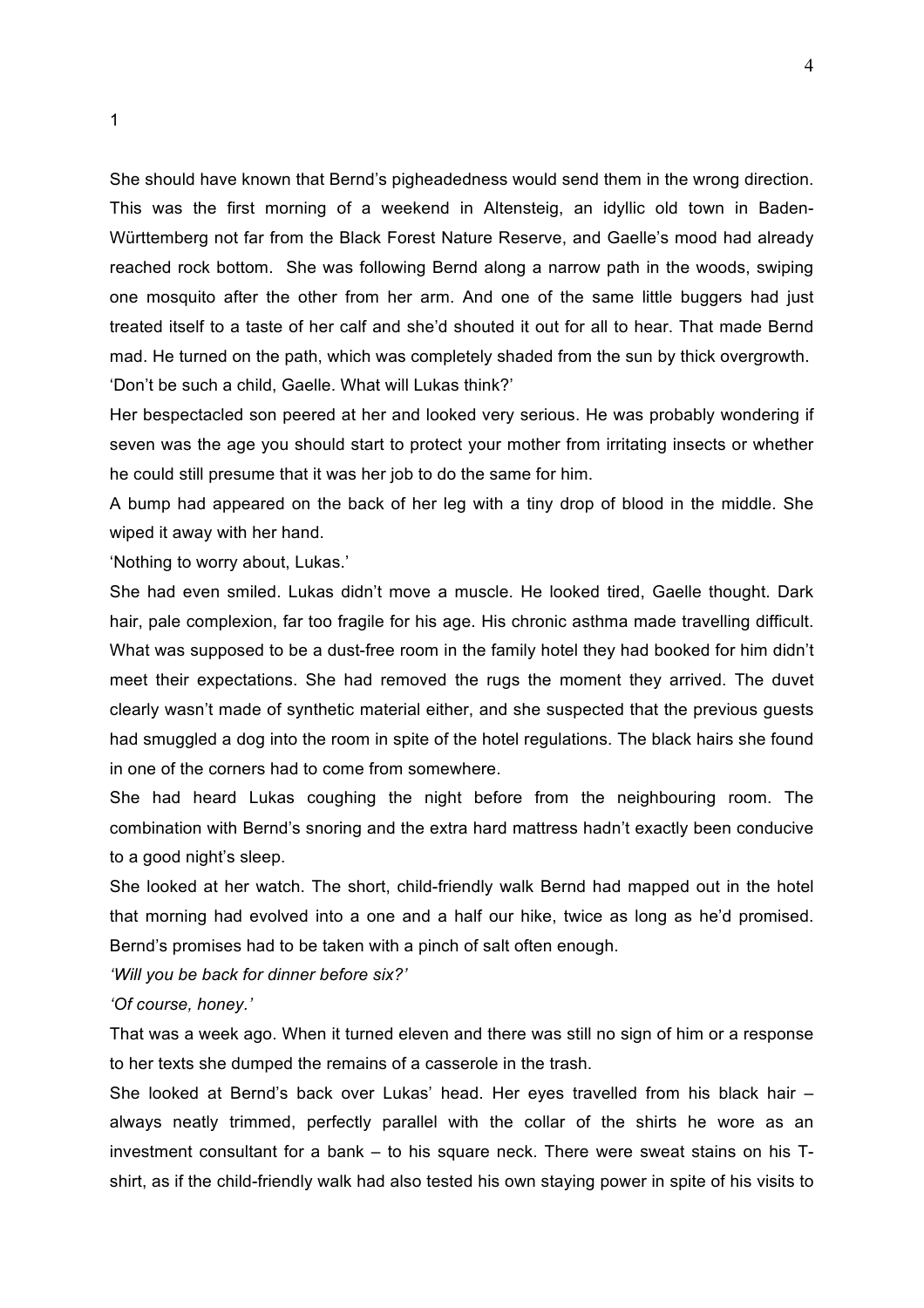the gym, the biggest in Potsdam. After knocking himself out three times a week, he would collapse on the sofa with a beer and watch TV.

The walk was far from being a physical challenge as far as Gaelle was concerned, if you exclude the irritating insects. As a former European running champion she had to stop herself from forcing the pace. That's why she usually walked at the back.

As the bushes either side of the path got thicker, the path itself got narrower. The protruding branch of a thorn bush scratched her leg before she even noticed it was there. She warned Lukas to keep an eye out. It struck her that she hadn't seen any markings on the trees for a while.

'Are you sure we're on the right track, Bernd?' she asked.

He didn't even bother to turn when he said that he'd never lost his way. That wasn't true, she thought. Ten years earlier, before they got married, they had lost their way one sultry summer day during a walk in the Eifel Mountains. Instead of worrying about it they had made love on a rock near a waterfall until an elderly couple interrupted them.

Her eyes returned to Bernd's back and she asked herself when exactly things had taken a turn for the worse. She couldn't think of a specific tipping point.

On second thoughts. The birth of Lukas.

She didn't want to go back to those days. Never again. The therapist told her it could happen to anyone and that she shouldn't blame herself. Issues between her and Bernd had just heaped up, she remembered, like a pile of stones that could cause an avalanche at any minute.

She jumped.

A twig snapped to her left, but she couldn't see anything through the thick bushes. She knew the forest had wild boar in it. A hiker had been attacked there the year before when he got too close to a wild sow with piglets.

'Did you hear that, Bernd?' she asked.

He turned.

'That murmuring sound? There must be a stream close by,' he said. He sounded a lot breezier than a couple of minutes earlier. 'If I'm right it'll be visible round the next bend. It has to be the stream on the ordinance map.'

*The ordinance map he had left back in the hotel because he didn't need it for such a short walk.*

She had reminded him about it more than once in the last hour, which hadn't done much to improve the atmosphere.

Now she too could hear running water.

She stopped. The gurgling sound was relaxing. But not relaxing enough.

She had a feeling they were being watched.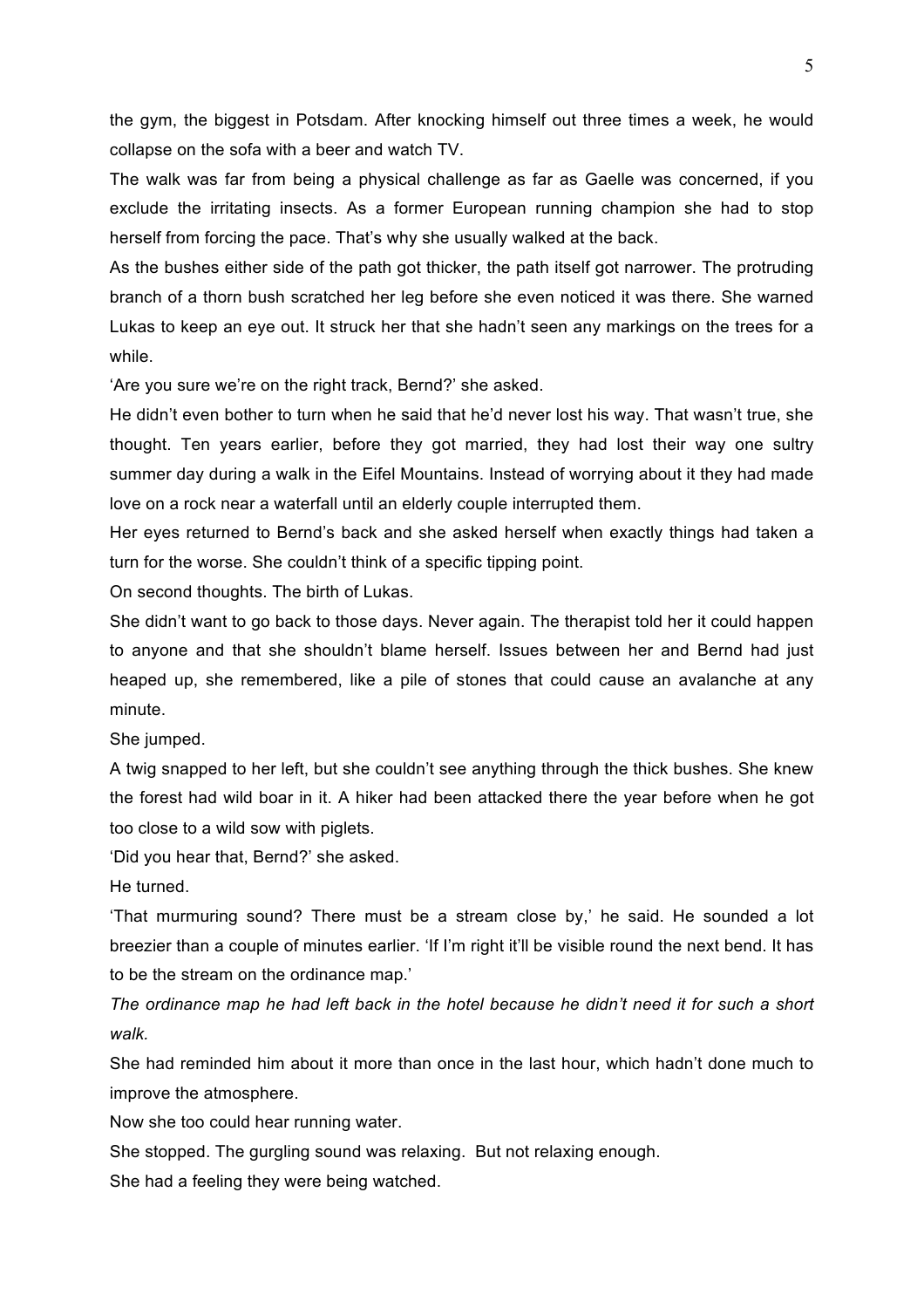She looked up at the tall trees surrounding her, at their thick foliage, and at the bushes on either side of the path. The vegetation formed dark walls behind which all sorts of dangers could be lurking.

*You always act as if something terrible is about to happen.*

Bernd had said the same when she woke him up in the middle of the night recently because she thought she heard burglars downstairs. It turned out to be a door that hadn't been properly.

She shivered in spite of the heat.

She looked at the path in front of her

It was empty.

She was alone.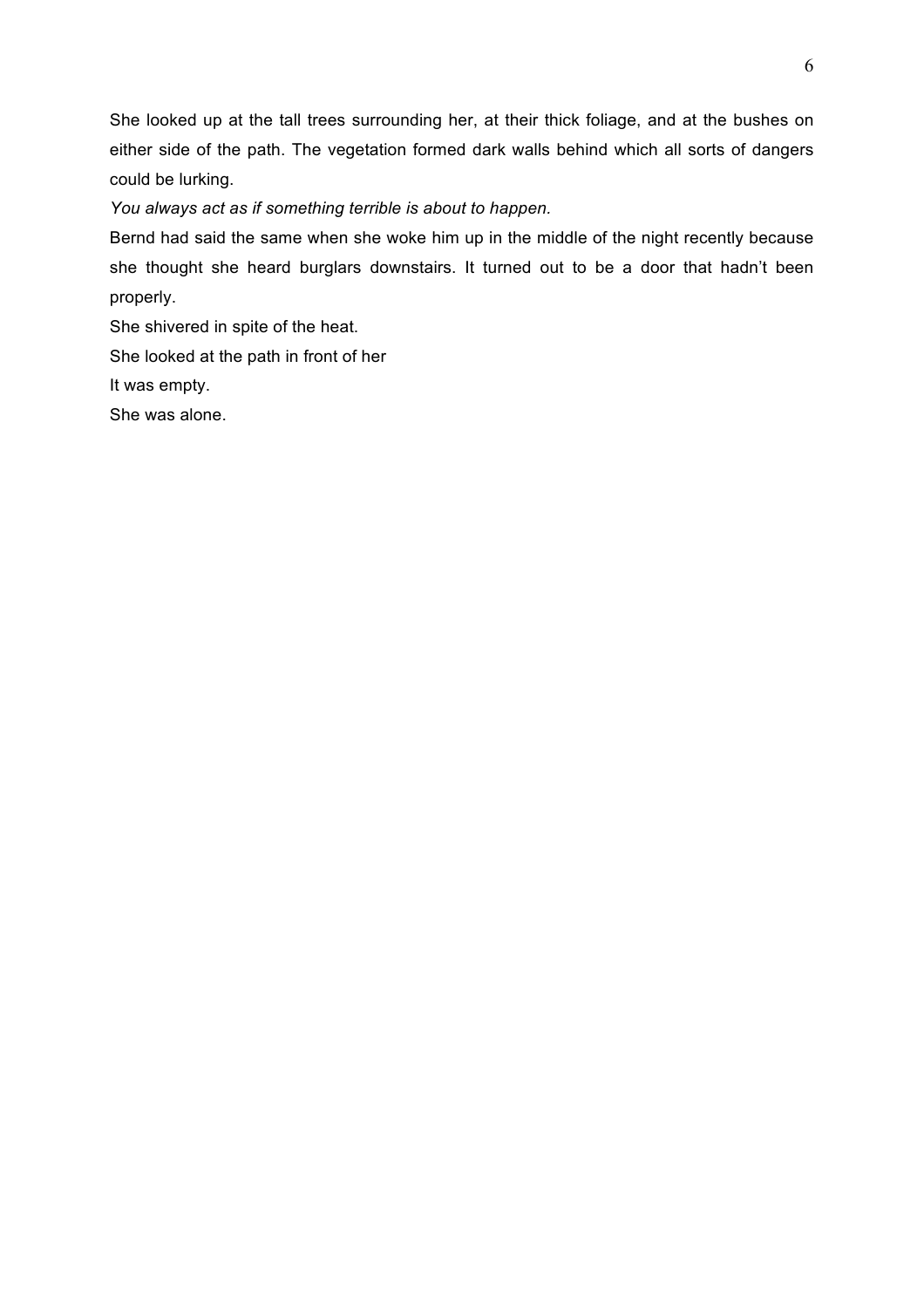His name was Michael, but she called him Chameleon. No one used their full identity in his line of work. For the services he offered, leaving a calling card could be deadly or lead at the very least to a lengthy stay behind bars. That would have been a novelty for him. Like Scorpio's other contract killers, he lived in the shadows. He was a master in the art of vanishing; he was everyone and no one all at once. He could speak eight languages with fluency. In recent years he'd become a specialist in the latest high-tech products, like microchips that masked his voice. He used false teeth and professional make-up techniques to allow him to assume different identities. There were future victims who had ignored a beggar holding out his hand to them at the metro, unaware of the fact that the same beggar would take their lives a couple of hours later. He was the foreign waiter; the one female diners were drawn to for his typically Mediterranean flair. He was the ailing old man to whom boys with skateboards would willingly offer their seat on a busy underground. He lived everywhere and nowhere.

At this moment in time he was living on a campsite in Altensteig, not far from his next target. He still had four days to complete his assignment.

He looked down at the woodland soil under his sturdy walking shoes. Today he was a middle-aged British tourist with red hair, a beer belly and a beanie for the sun. He looked like the type you would direct to the nearest pub without a second thought or spontaneously offer a tube of sun cream.

He pushed aside the broken twig with the point of his shoe. He had just broken one of his own rules. He had to be inaudible as well as invisible. When he spotted his target through the bushes he should have stopped, but he didn't. The woman on the trail probably heard something, but he was sure she hadn't seen him. He stood still and observed her through the leaves. The thirty-six year old woman looked athletic at first sight, with her light brown hair tied back in a ponytail, her tight figure and her even tighter shorts. But the way she walked had an air of tiredness about it. She didn't look like the same woman who threw her arms in the air when she crossed the line first during the 100 meter sprint at the European Athletics Championship. He had watched videos of her victory on YouTube as part of his preparation. It wasn't the only medal she had won in her sporting career, but it was her last. A year later she gave birth to her son. She was 29 years old at the time. She didn't take part in competition level athletics after that. He had done his homework.

His modus operandi was always the same. Phase one: learn and observe. Phase two: devise a strategy on the basis of phase one for a natural death, an accident, or suicide. Phase three: liquidate. And it all had to be rounded off within the allotted time. The woman who led Scorpio called the shots. He had never met her in person. All he knew was her first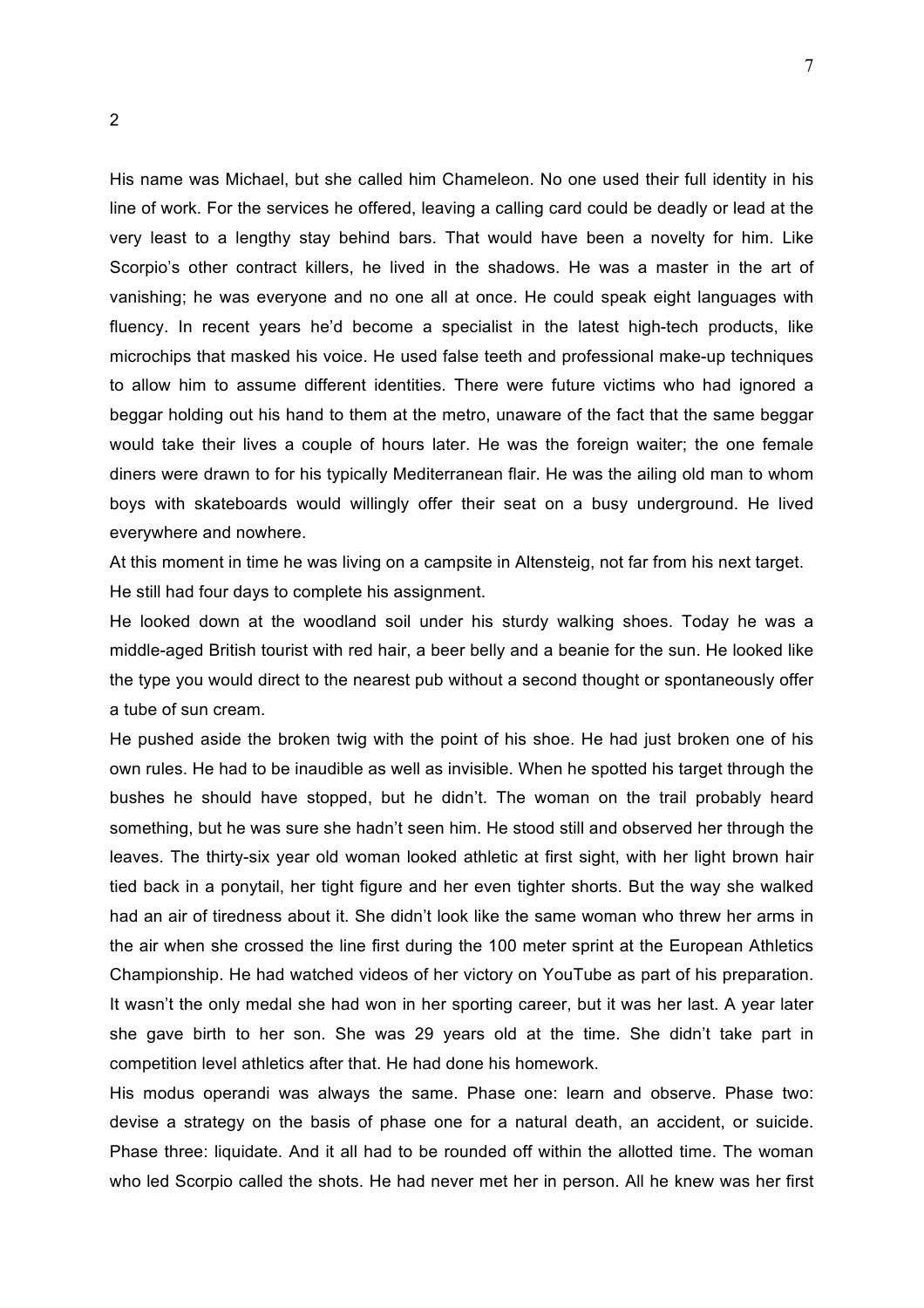name, the one she used to sign off on her messages: Dolores. It might as well have been her real name, he figured, since the rest of her identity was impossible to trace on the internet. She despatched her assignments using the so-called Dark Web, a term used for a collection of websites you could only visit with special tools without sharing access to IP-addresses or server details. Future clients could visit Scorpio's site via the Dark Web. The Dark Web formed a small portion of the Deep Web, the invisible side of the internet, undetectable to standard search engines. Years back, during an information session, the instructor had observed as an aside that the Dark Web was just as mysterious as the dark side of the moon. Michael found the comparison inappropriate. The Dark Web was more than a place without light; it was a hideaway for paedophiles, gangsters and contract killers.

Dolores' messages never alluded to contract killers. Scorpio was her business and she was a businesswoman who traded in murder on demand. She had customers, contracts, personnel.

But there was also competition.

Hitman Market on the Dark Web featured other organisations, all of them recommending their services and boasting excellent results at competitive prices.

Dolores had decided as a result to expand her business. Michael had learned about it when he took on his present contract.

From now on, children were also potential targets.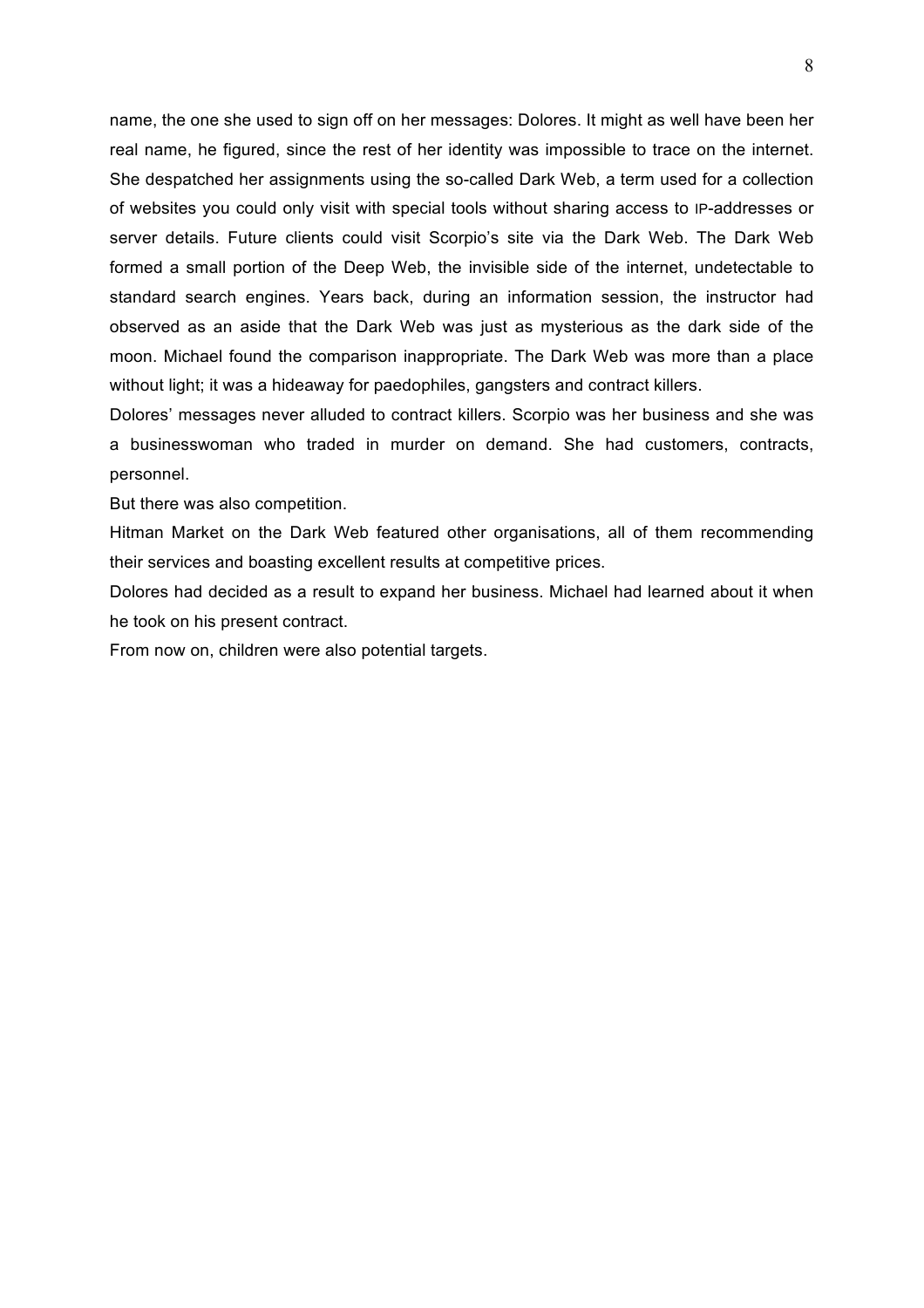Gaelle hadn't budged an inch on the forest trail, lost in thoughts about where she wanted to go with her life. The fork in the trail they had just encountered seemed symbolic of their relationship: Bernd had wanted to go left and she had wanted to go right. They had argued about it.

Bernd finally got his way.

That's what usually happened.

The only reason she backed down was because she wanted to spare Lukas.

She looked around, at the trees and the impenetrable bushes that blocked her view. They had lost their way and Bernd would never admit it. Another symbol for their marriage. When she had suggested the previous summer that they see a relational therapist together he had answered that quacks like that should stay out of their affairs.

They would find a solution, he had said. Every marriage has its highs and lows. He had sounded as if he believed what he was saying. And he probably did, she thought.

But it didn't solve itself. The gulf between them grew wider and wider, and this weekend away only confirmed it.

She suddenly tilted her head.

She could hear Lukas' voice in the distance.

And Bernd's voice. Calling her name.

Something had happened.

She started to run as fast as she could, the thorn bushes along the trail scratching her legs.

As soon as she rounded the bend she could see them. The bushes were less dense and Lukas was lying on the ground in one of those open spots with Bernd crouched at his side. They were close to fast-flowing water with boulders either side and a wooden bridge.

Gaelle was out of breath when she reached them. She took off her rucksack, threw it to the ground and sat down beside her son.

She knew immediately what was going on. She heard Lukas wheezing, read the panic in his eyes, and saw the colour drain from his face.

Their GP had said that forest air was good for asthma patients. But that didn't apply to strenuous walks in hot weather on trails that didn't exist. Of course it didn't.

'Why do you always have to insist?' she said to Bernd, opening her rucksack in search of Lukas' inhaler. 'If we'd turned right at the fork we would've been back in the hotel ages ago.'

Bernd held Lukas in his arms in an effort to calm him and said nothing.

She rummaged through her rucksack, felt the water bottle, the sandwiches in tinfoil, the firstaid kit, and the anti-insect spray that was completely useless.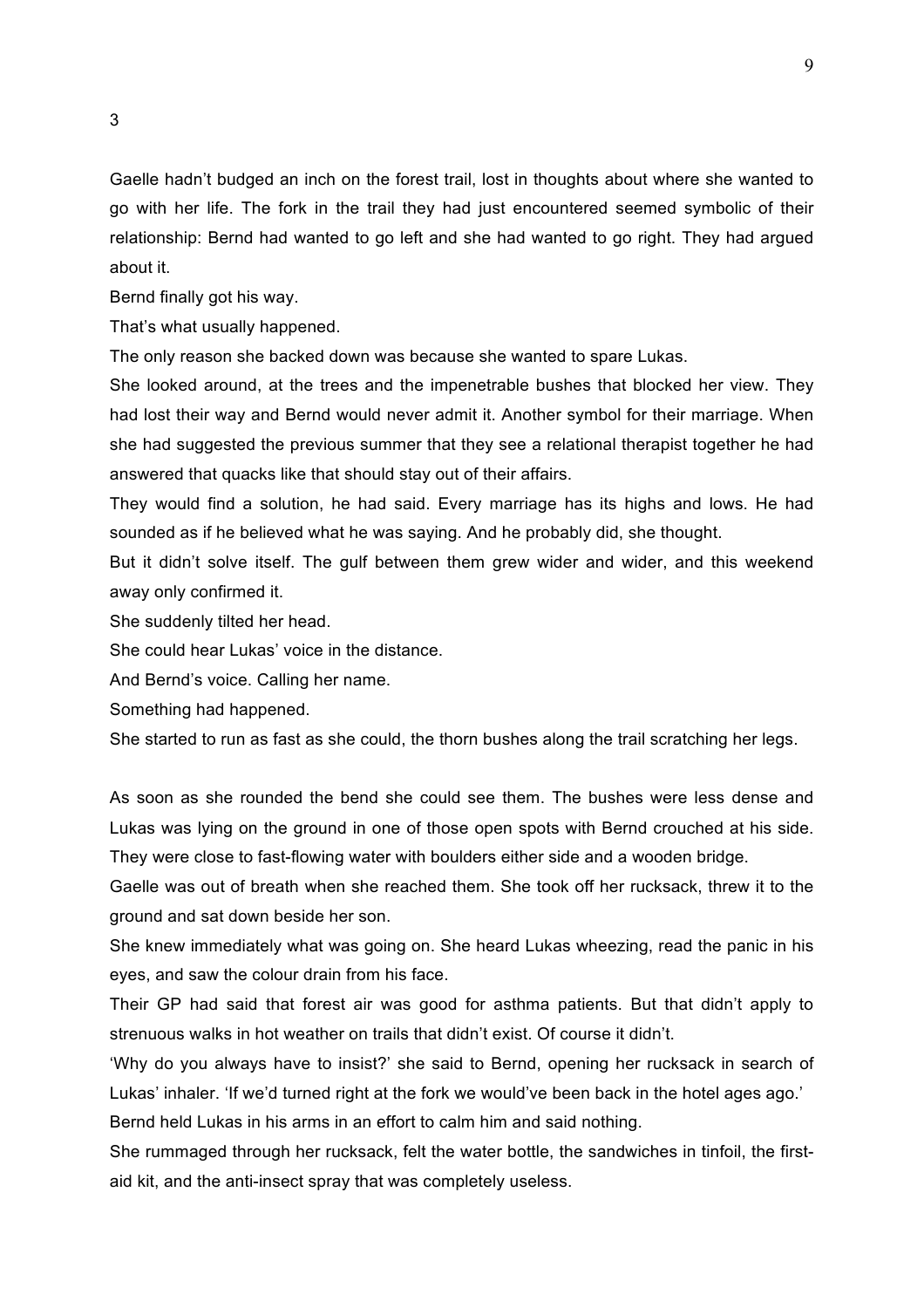But there was no inhaler.

Lukas' face was getting greyer and his entire body was trembling.

'Where is that bloody thing,' asked Bernd as he fiddled with his mobile.

His voice sounded higher than usual when he announced they had no signal.

She turned her rucksack upside down and emptied it on the ground. She inspected the contents three times over as if she refused to believe what she was seeing. She returned to the rucksack and checked the external pockets one more time.

She sensed her own breath suddenly stop.

'The inhaler's back at the hotel,' she said.

'What?' said Bernd. 'You must be bloody kidding! I asked you about it before we left the room!'

She had never forgotten the inhaler before. She didn't look for an excuse. It was her fault. Maybe it was tiredness. She'd hardly slept the night before. She remembered leaving the inhaler out that morning on the bathroom cabinet and leaving moments later convinced that she'd put it in her rucksack.

'You forget his inhaler? How stupid can you get?' Bernd shouted.

'Just as stupid as wandering around without a map,' she said. 'Or don't you think I already figured we were lost?'

Lukas was still in Bernd's arms, rasping like an animal at death's door. The forest around them rustled as if nothing was going on. Gaelle closed her eyes for a fraction of a second and absorbed the silence.

Then she asked Bernd if she could take Lukas. Bernd seemed to hesitate for a second, but then he handed him to her.

The boy lashed out in panic. She took him in her arms and cradled him.

She caressed his head and told him that it would all be fine, even without the inhaler. She said it without a trace of doubt in her voice. The hand caressing Lukas' head wasn't clammy. She hummed the lullaby that had always calmed him as a baby and said that everything would be fine. She told him what the doctor had said, that he could get through an asthma attack without an inhaler in an emergency.

With every word, every gentle gesture, Lukas' panic slowly subsided. She didn't know how long the attack had lasted, but it felt like an eternity when his breathing finally returned to normal and the colour returned to his face.

She wiped away his tears.

'You were fantastic, Lukas,' she whispered.

'And so were you,' said Bernd.

He caressed her cheek, as she had just caressed Lukas' cheek. It was a fleeting gesture, like the air, but she could still feel it when they arrived back at the hotel half an hour later.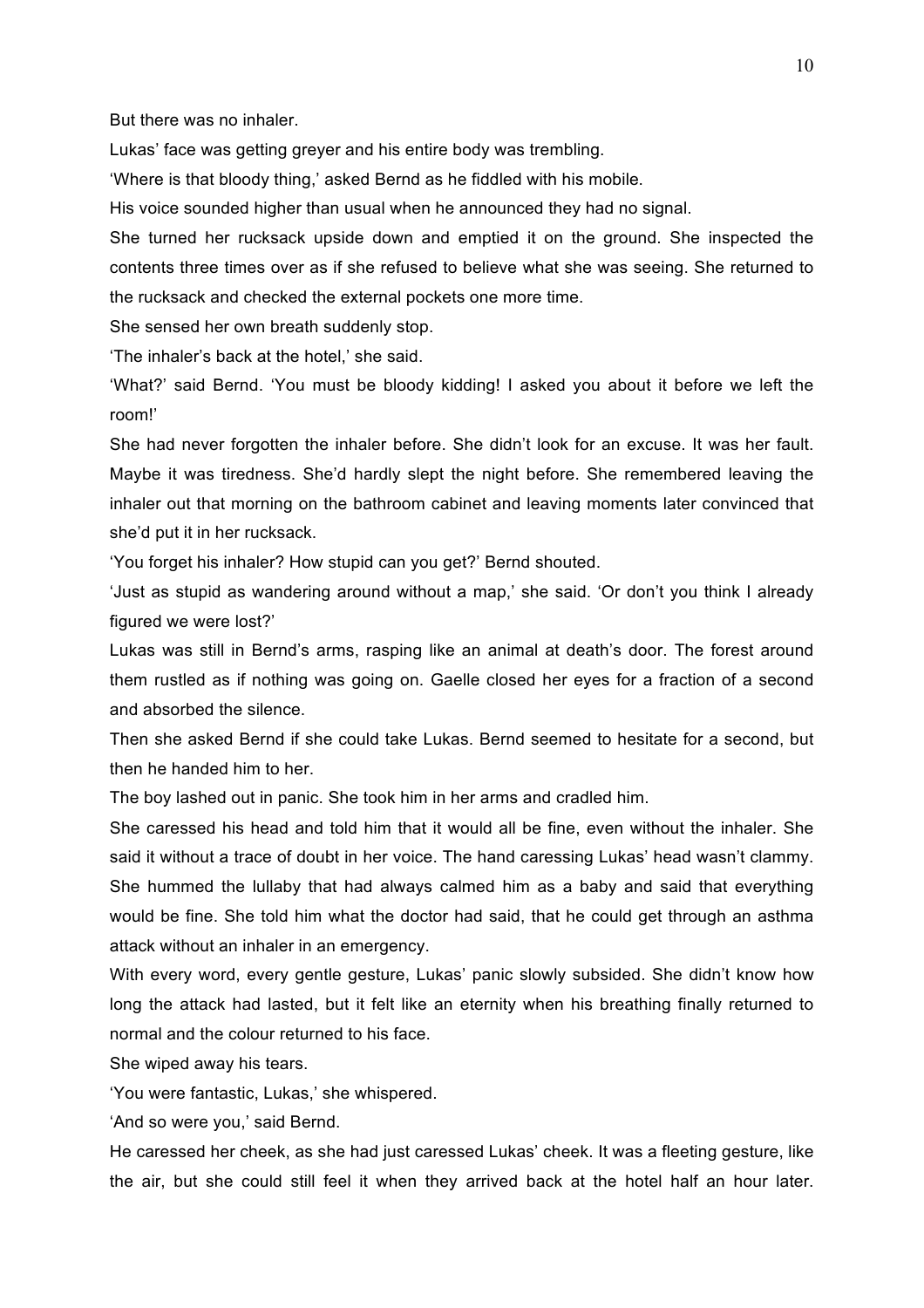Michael had seen everything. He had watched from a distance as the boy had suddenly started to struggle for breath, as if the air had been poisoned by the one who'd been observing them all this time.

For a second he thought that his job was half done, without him having to lift a finger. It had happened once in his career. His target at the time was a rich old man in his eighties who spent almost every day at the golf club. The client's name – the one who commissioned the contract killing – was never shared with Scorpio staff. Only Dolores knew. Michael figured that one or more of the elderly man's heirs had succumbed to impatience. As he followed his target's Jaguar home one evening after a customary round of golf, he was surprised that the man didn't drive directly to his villa with its security systems and vigilant neighbourhood watch. He drove instead to a bar where the red lights in the windows suggested that there was more on offer inside than booze.

The old man never came out again. An ambulance arrived an hour later without sirens, as if the nurses knew there was no reason to hurry. He had watched from a doorway as a second vehicle drove up moments later. A woman with a black bag stepped out and into the bar, most likely a police doctor. Then the hearse arrived with the undertaker. He had tossed his cigarette into the gutter and made his way back to his hotel. He had called the bar in question using an untraceable mobile, had pretended to be a police inspector, and had informed that manageress that he wouldn't make an issue of her dodgy work permits if she would be willing to answer a few questions. The woman had informed him with a trembling voice that the elderly gentleman had died of heart failure in the middle of a sex show. He had suspected as much. She then added with a sniffle that it was a beautiful death. He quickly cranked up his laptop and logged in to his personal page on Scorpio's website.

*Goods delivered.*

It only took a few seconds for the response. Professional as always.

*The due sum will be transferred soon.* 

The money Michael had earned over the years was in a Swiss bank account. It was enough for him to lead a life of leisure from then on – he was forty-six and still had a serious stretch ahead of him – but he knew Dolores wouldn't let him go until he'd turned fifty-five, the average age at which Scorpio's contract killers were allowed to round off their careers and walk. Some wanted to stay longer, but Dolores felt that employees started to lose their edge after fifty-five, especially in her extremely demanding line of business.

Perhaps he was already losing his edge, Michael thought, reminding himself never to mention it to Dolores. Something strange had just happened. As he watched the boy gasping for air, Michael had thought he would feel relieved.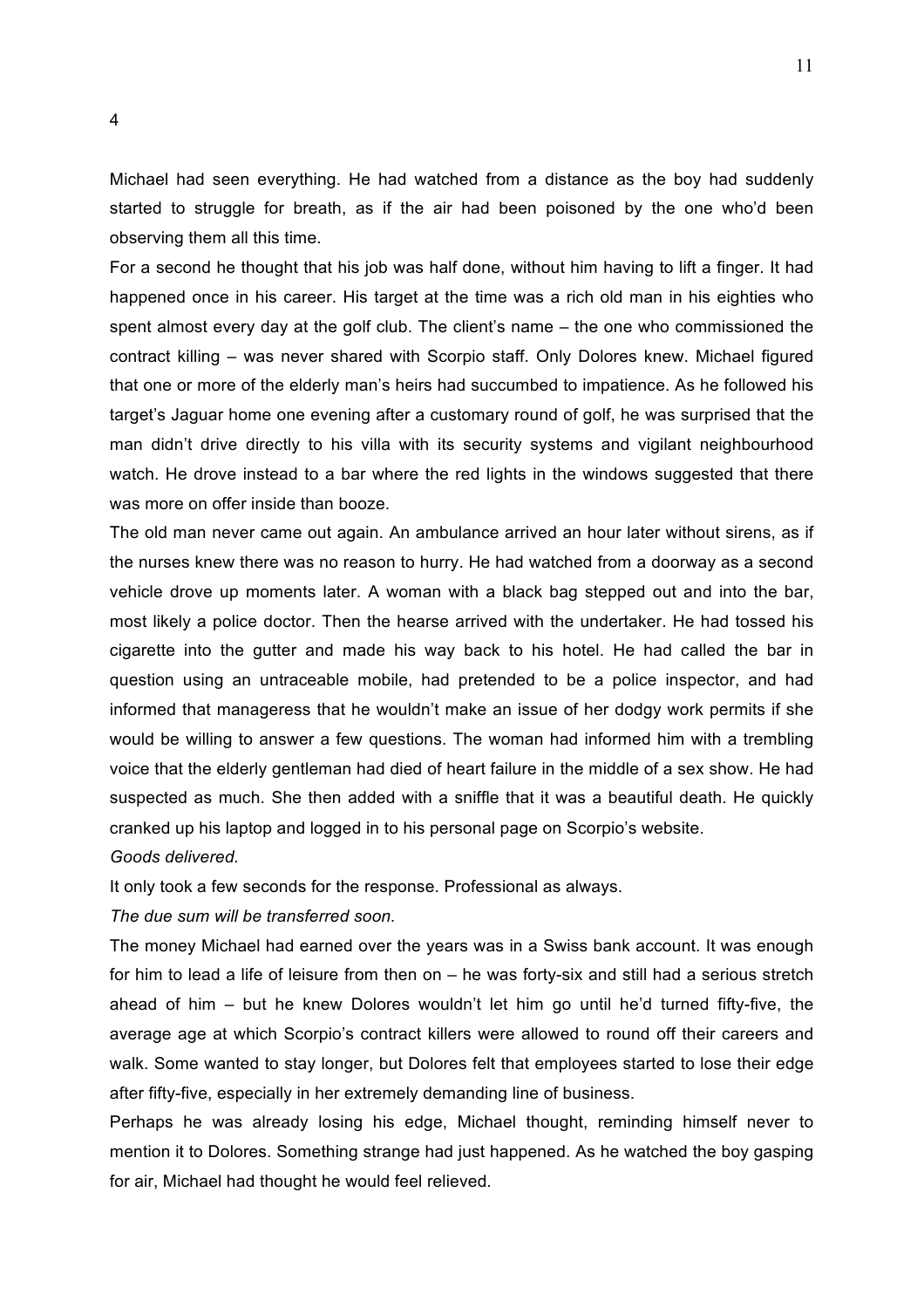If the boy were to die here in the middle of the forest there would be no need to kill him. He wouldn't have the blood of a child on his hands. He had seen the woman search desperately for something in her rucksack and had heard the couple argue.

All that time the boy was lying beside the stream gasping for air like a fish out of water.

He had seen the woman take the boy in her arms and had watched the two of them, mother and son. It reminded him of Michelangelo's Pieta. But in contrast to the marble statue, this mother had not mourned her dead son. On the contrary, she had done everything she could to bring him back to life.

She had succeeded.

At that moment something bizarre happened.

A feeling had taken hold of him that he couldn't describe or name. It had left him confused. If he had wanted the boy to die, he should have felt disappointed. But he didn't.

Lukas, the boy's name was Lukas.

The presence of the name in his head only added to his confusion. Once he knew the identity of the person he had to kill he would erase the name from his mind. His target then became an object, neutral, to be eliminated. The frail young boy he had just seen fighting for his life in his mother's arms had stirred something deep inside him. A memory he had tried to suppress for more than thirty years, a memory buried under a layer of dust and blood.

*Janek had been counting on him. And he didn't quite make it.*

When he saw that the boy was back on his feet, he turned and made his way out of the forest. He bumped into a friendly German tourist on his way back to the campsite who struck up a conversation in the best English she could muster. Hadn't the weather turned out pretty good after all, in spite of the incessant rain the week before, far too miserable for June. Did he know of a decent pub anywhere near the campsite? She ended the conversation by taking a look at his puffy red face and recommending an extra layer of sun cream.

He had promised to give it some serious thought and they parted company with the kind of awkwardness one would expect from a middle-aged Brit who looked like a perpetual bachelor.

Once inside his tent he switched on his laptop. He had checked wifi availability at the campsite in the same way as someone might check they'd packed a toothbrush.

He surfed through the murky streets of the Dark Web and logged into the Scorpio site using his personal code.

## *Janekbfleur83*

He heard a child laugh outside.

His fingers hovered over the keyboard. The decision he was about to make could never be undone. The contract between Dolores and her hired assassins contained dozens of stipulations. Most were specific demands requiring the signatory to stay abreast of new high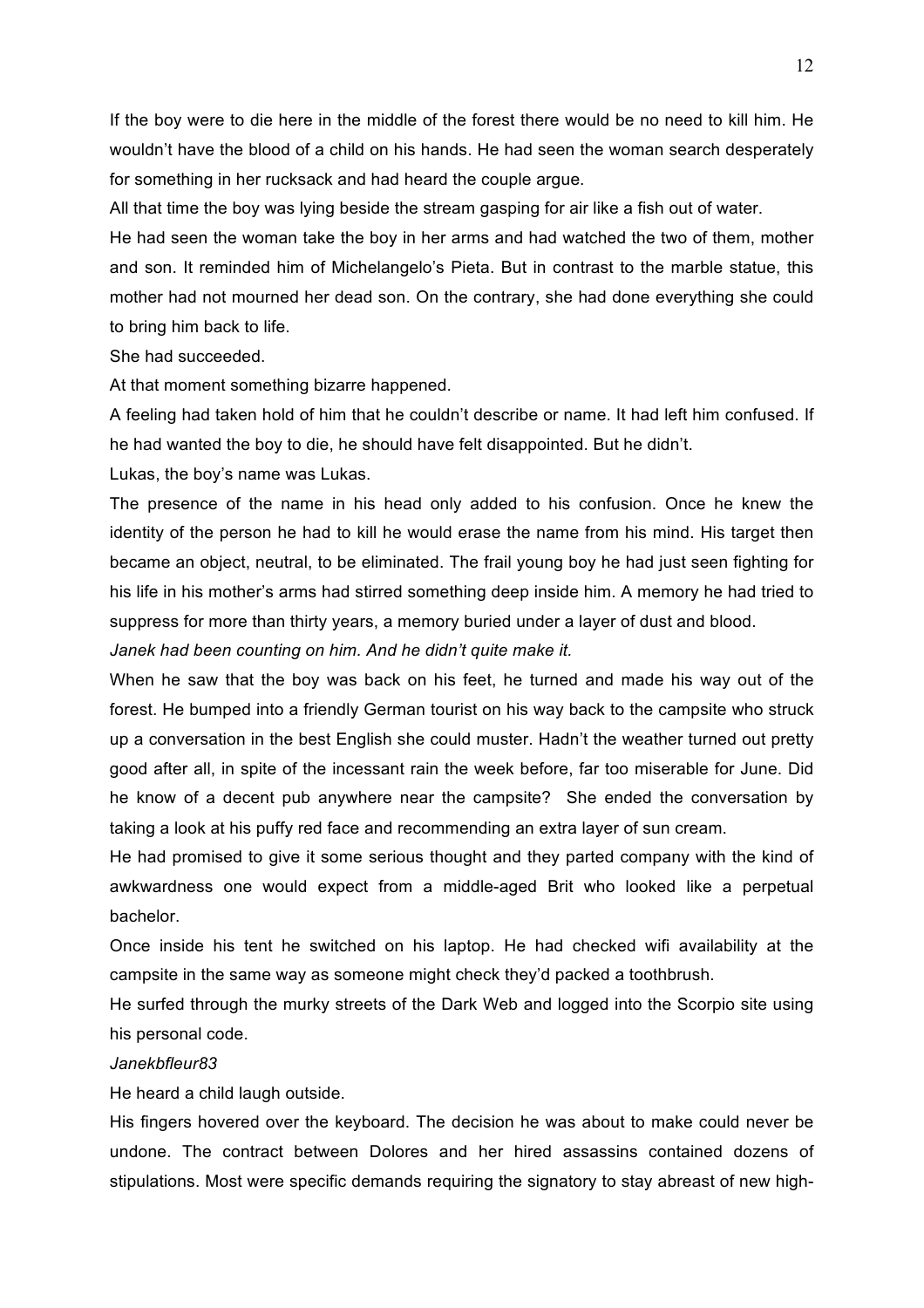tech devices, untraceable toxins and developments in weaponry, in addition to honing their martial arts and language skills. But one of the stipulations was a gesture of goodwill. Once and only once in the course of his career, and for whatever reason, a contract killer was free to reject an assignment.

Michael started to type.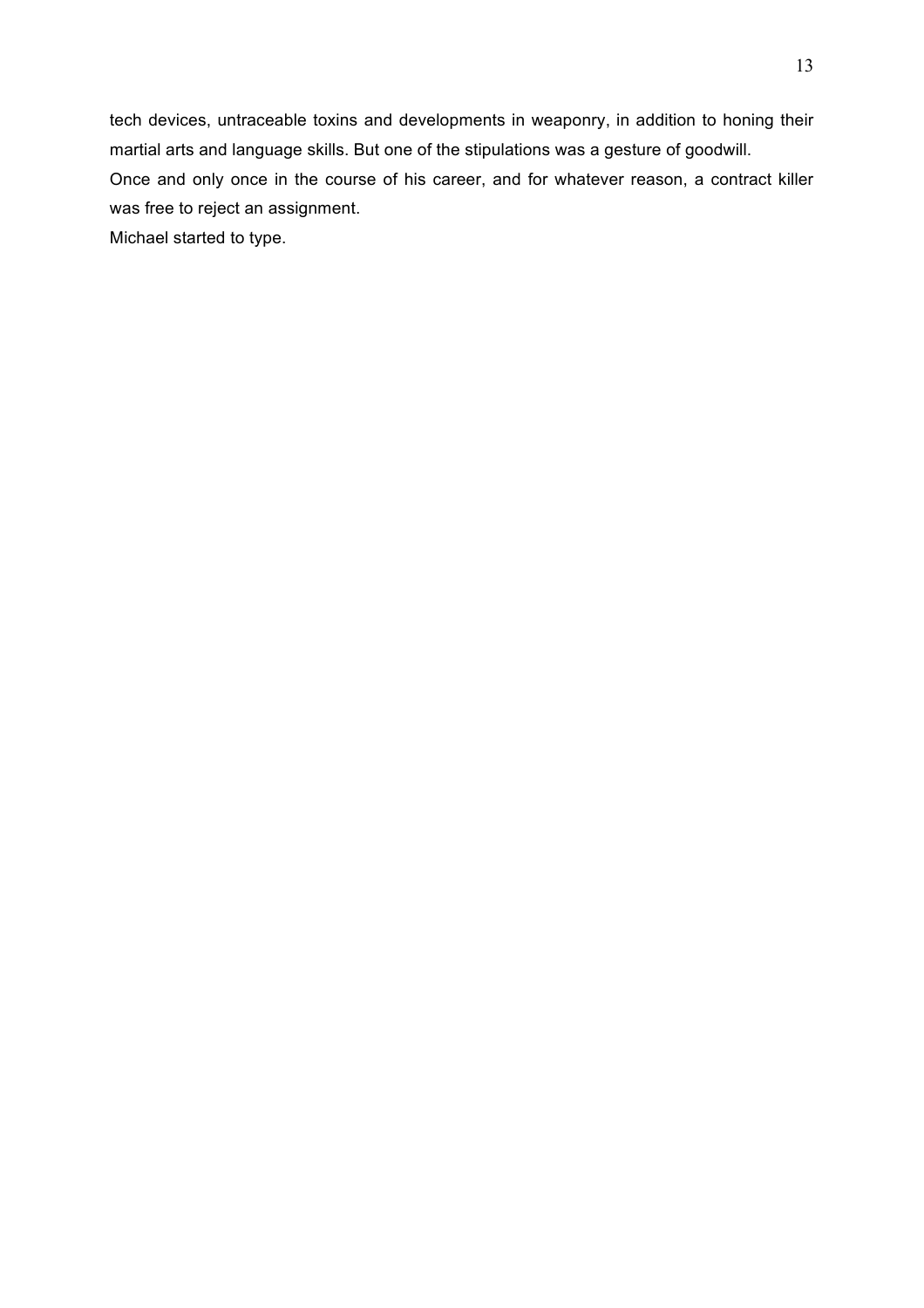Dolores Bartosz stared out of the office window on the first floor of her safe house, a cubeshaped building that looked like a bunker. Her private estate was hidden in the dense Knyszynska Forest in Poland's North West. Her office window took up the entire exterior wall and was made of armoured glass. If someone were to fire a bullet at it she wouldn't move a muscle, just watch with a hint of perverse delight as it ricocheted, like a bird crashing into the glass.

Dark clouds accumulated over the forest. She didn't like the patter of rain on the windows. If it stormed later she would press a button and move to complete lock-down. Concrete shutters would close automatically over the windows, the garage and the front door. The shutters were a meter thick, just like walls of the house. The Danish architect who designed the place had a test chamber where she was able to confirm with her own eyes that the walls were a match for grenades and Kalashnikovs. The same architect had also built safe houses for well-known film stars, drugs barons and Russian oil magnates. She had paid him enough to keep his mouth shut about the commission and thus far the man had been smart enough to keep his side of the bargain. She had had his computer hacked and had been following his online communications without him knowing it.

She looked at the rosebush in the garden below. It was the only plant to grace the perfectly maintained lawn that was surrounded by a high wall with motion detectors, an initial obstacle to potential intruders. The gate in the wall was also an obstacle. It only opened after the computer had confirmed the identity of the visitor via a fingerprint scan. The man who delivered her monthly supplies – her only regular visitor – clearly didn't like having his finger scanned, but did it anyway.

The same man who left her supplies in the garage returned each time to his van and drove off without ever seeing his customer. As far as he was concerned, the place housed some reclusive and elderly businessman.

She looked up at the sky and decided she had just enough time to visit the garden before it started to rain. She left her office and headed for the stairs.

She stood by the rosebush, inhaled its sweet perfume, and examined the unique variety's red petals that were folded inwards into what she described as one of nature's works of art. Every flower was different. If it weren't for the impending rain, she would have spent an age looking at them. The rosebush was in exceptionally full bloom.

The quality of the compost that spring had more than a little to do with it.

Three months earlier she had instructed Cedric to mix a pot of ash with artificial fertiliser and sprinkle it around the rosebush. She hadn't told him that the ash consisted of the cremated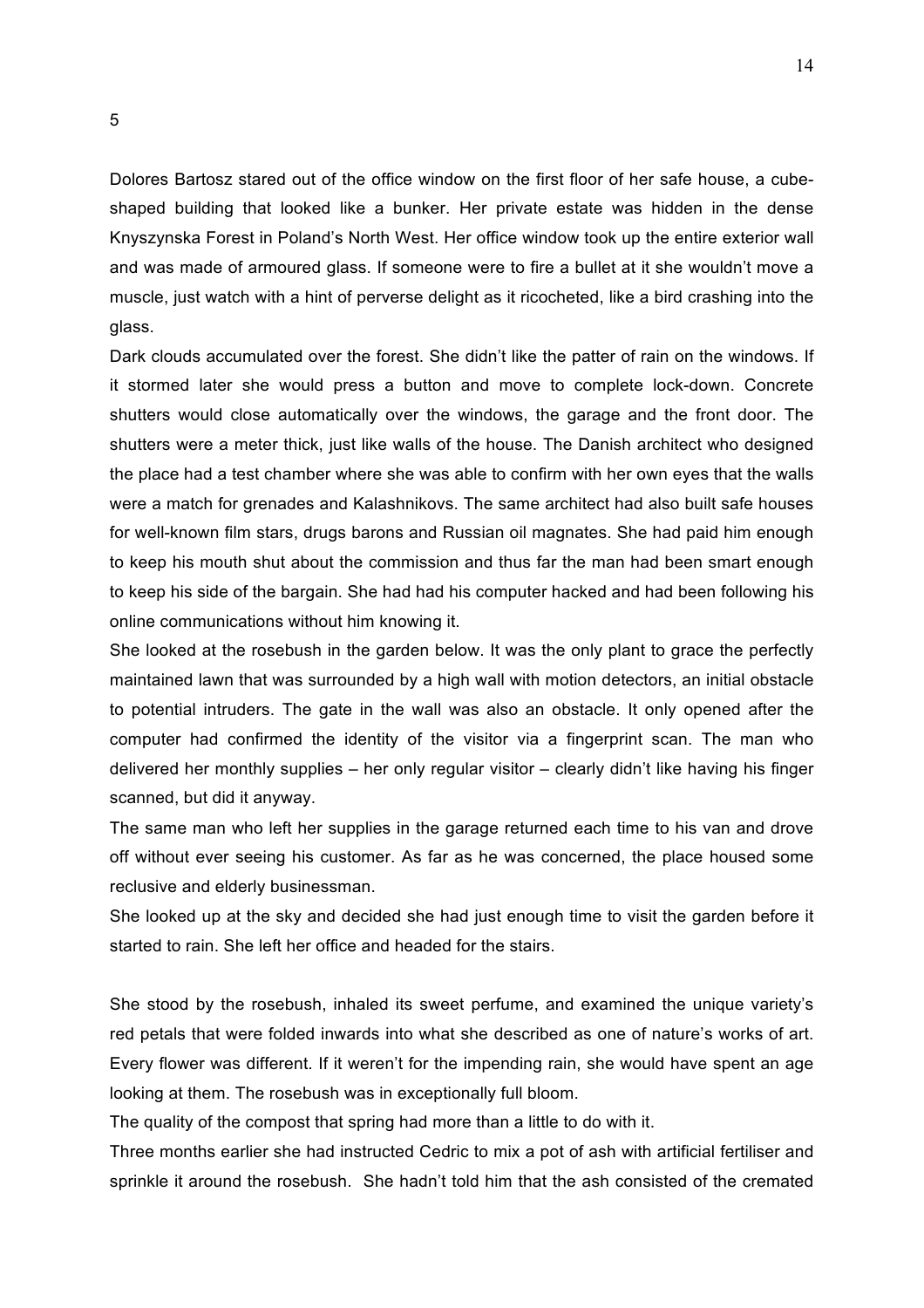remains of a former employee who had ventured a transfer to the competition. A bad move, for him at least. The ash had been sent to her in a package as agreed with Vasili, one of her employees who specialised in torture techniques who had murdered the man on her orders. She had looked on as Cedric crossed the lawn with a heaped barrow and a shovel. Dark brown hair, average height, with his ever present sunglasses, which he only took off at night. His stately posture gave the impression that the wheelbarrow was full of caviar and not fertiliser. His serious expression also made him look older than he really was, thirty-eight. Cedric hadn't needed his white stick to find his goal. It was March at the time and the roses were still closed, but he might have followed the sound of the wind rustling the leaves of the rosebush or smelled the chicken manure he'd sprinkled around it the week before. The keenness of his ears and nose was well above average even for a blind person, and had surprised her more than once over the years. Perhaps he had also been able to smell the presence of a corpse in the ash she had asked him to mix with the fertiliser.

As always he had asked no questions. He was a good butler, she thought. She was almost a quarter century older than Cedric, but he always seemed to know exactly what she needed. The sugar in her tea was always the perfect amount and the meals he prepared, which they ate apart, were healthy and wholesome. He also managed to keep the house spic and span using the latest in household robotics, without ever seeing the shine on the floor.

She caressed the velvet softness of the rose petals with the tips of her fingers and then ran her hand over the stem. *Semper Dolor*. The name of the rose variety with the most beautiful flowers and the biggest thorns.

She clenched her hand around the stem and didn't flinch when the thorns pierced her skin. A couple of drops of blood seeped through her fingers, almost as red as the roses. *Semper Dolor.*

No life without pain.

She slowly liked the blood from her fingers.

The first raindrops started to fall. Dolores turned and went inside. She pressed some buttons on the panel in her living room and set the lock-down in motion. It took a few minutes for the massive shutters to slide into place around the exterior.

She caught sight of her face in the reflection in the window and jerked her head away.

She heard Cedric on the corridor. It was his job to ensure that none of the components malfunctioned. An ultrasonic device allowed him to check if each shutter was in position. Her thoughts remained with Cedric. He probably thought she had taken him into service when she did out of compassion, thinking a poor, blind eighteen-year-old orphan like him had no future. But he was wrong. Dolores Bartosz had no compassion.